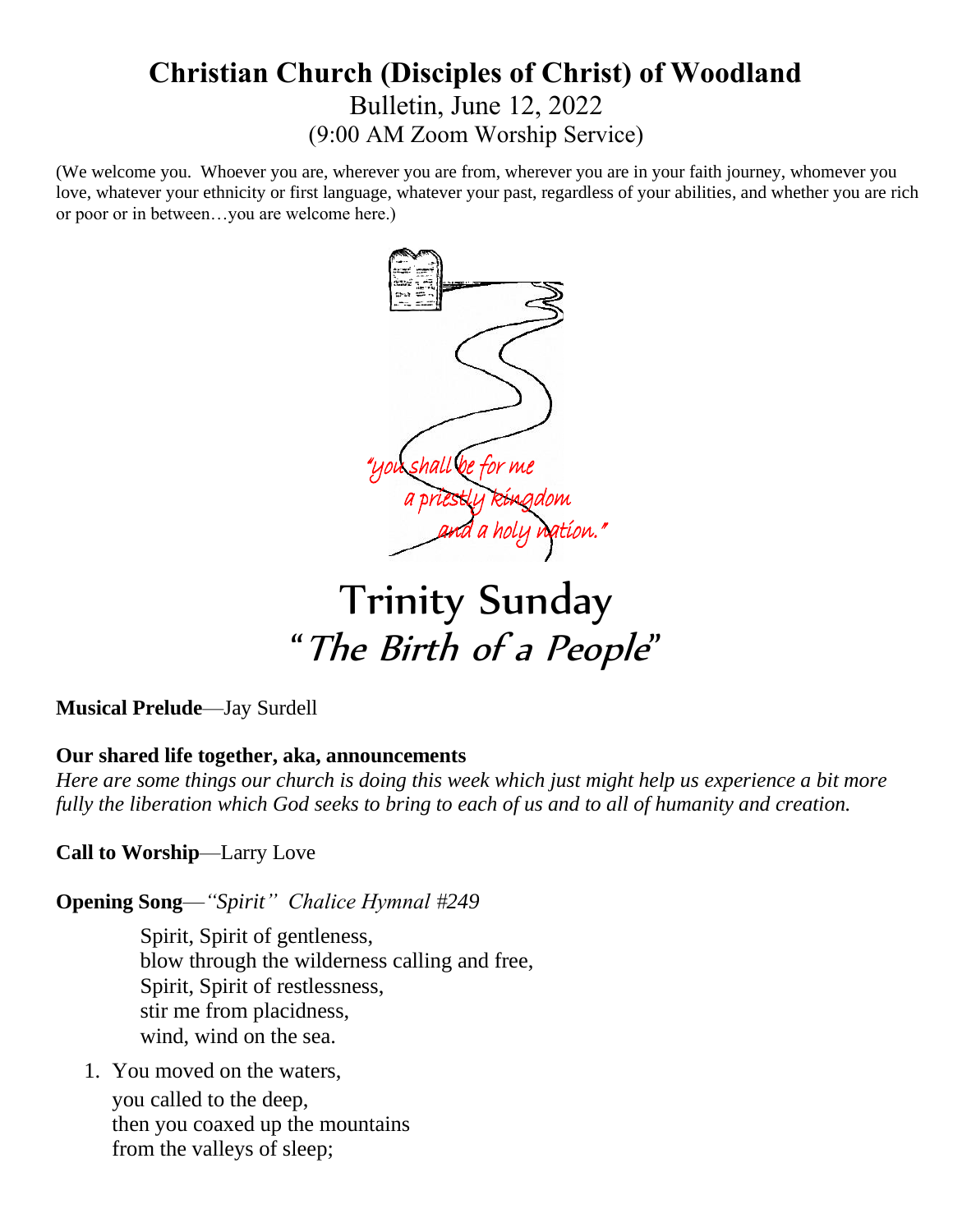and over the eons you called to each thing, "Awake from your slumbers and rise on your wings."

2. You swept through the desert,

you stung with the sand, and you gifted your people with a law and a land, when they were confounded with idols and lies, then you spoke through your prophets to open their eyes.

3. You sang in a stable,

you cried from a hill, then you whispered in silence when the whole world was still. and down in the city you called once again when you blew through your people on the rush of the wind.

4. You call from tomorrow,

you break ancient schemes, from the bondage of sorrow the captives dream dreams; our women see visions, our men clear their eyes. With bold new decisions your people arise.

Words and Music: James K. Manley 1978 James K. Manley Reprinted under ONE LICENSE #A-734057

#### **Opening Prayer**—Unison—Larry Love

Eternal God, into the peace of your presence we bring our restless lives.

Down through the ages men and women have sought you and found that your faithfulness has no end.

Your people long ago journeyed by your guidance and rested on your love.

So guide us as a pillar of cloud by day and fire by night that our imaginations may be filled with your beauty, our minds fired by your truth, and our hearts overflowing with your love; for without you life has no source, or purpose, or destiny.

Refresh our faith, restore our confidence,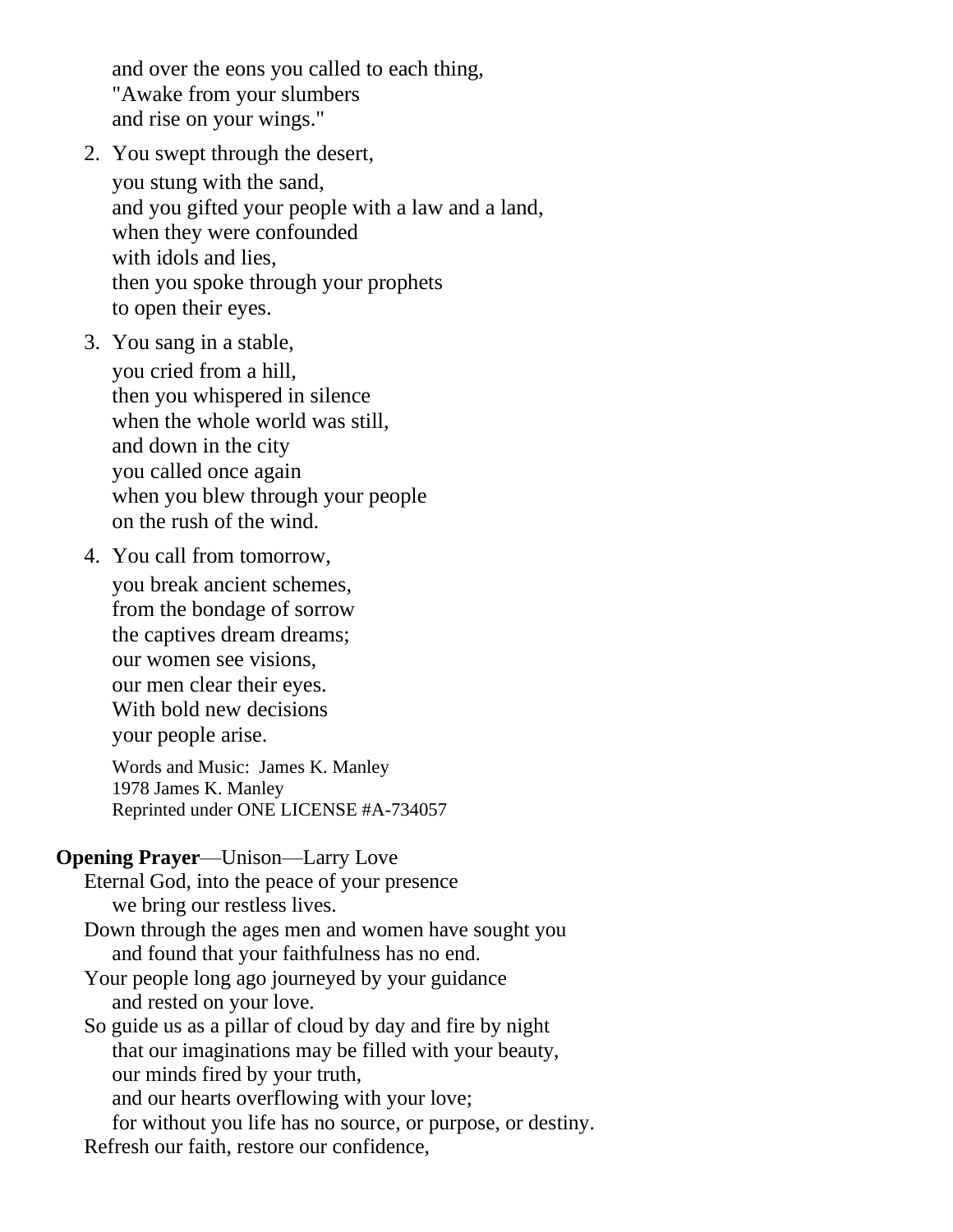and lay your guiding hand on our lives. We ask this through Jesus Christ our Lord. Amen.

#### **Response Response**—*"Spirit of the Living God" Chalice Hymnal #259*

Spirit of the living God, fall afresh on me. Spirit of the living God, fall afresh on me.

Melt me, mold me, fill me, use me. Spirit of the living God, fall afresh on me.

Words and Music: Daniel Iverson © 1935, 1963 Birdwing Music, a div. of The Sparrow Corp. Reprinted under CCLI Copyright License #535402 and Streaming License #20472901

**Scripture Text**— *Exodus 2:23-25; Exodus 3:1-12*—Larry Love

#### **Special Music**—Jay Surdell

**Sermon Text**—*Exodus 19:1-8*—Pastor Larry Love

**Reader:** *The message of God for the people of God.* **All:** Thanks be to God.

**Message***—"The Birth of a People"—*Pastor Larry Love

**Song of Commitment**—*"Here I Am, Lord" Chalice Hymnal #452 (Verses # 1, & 2)*

1. I, the Lord of sea and sky, I have heard my people cry. All who dwell in deepest sin my hand will save. I who made the stars of night, I will make their darkness bright. Who will bear my light to them? Whom shall I send?

#### *Chorus:*

Here I am, Lord. Is it I, Lord? I have heard you calling in the night. I will go, Lord, if you lead me. I will hold your people in my heart.

2. I, the Lord of snow and rain, I have borne my people's pain. I have wept for love of them, they turn away. I will break their hearts of stone, give them hearts for love alone. I will speak my word to them. Whom shall I send?

### *Chorus:*

Here I am, Lord. Is it I, Lord? I have heard you calling in the night.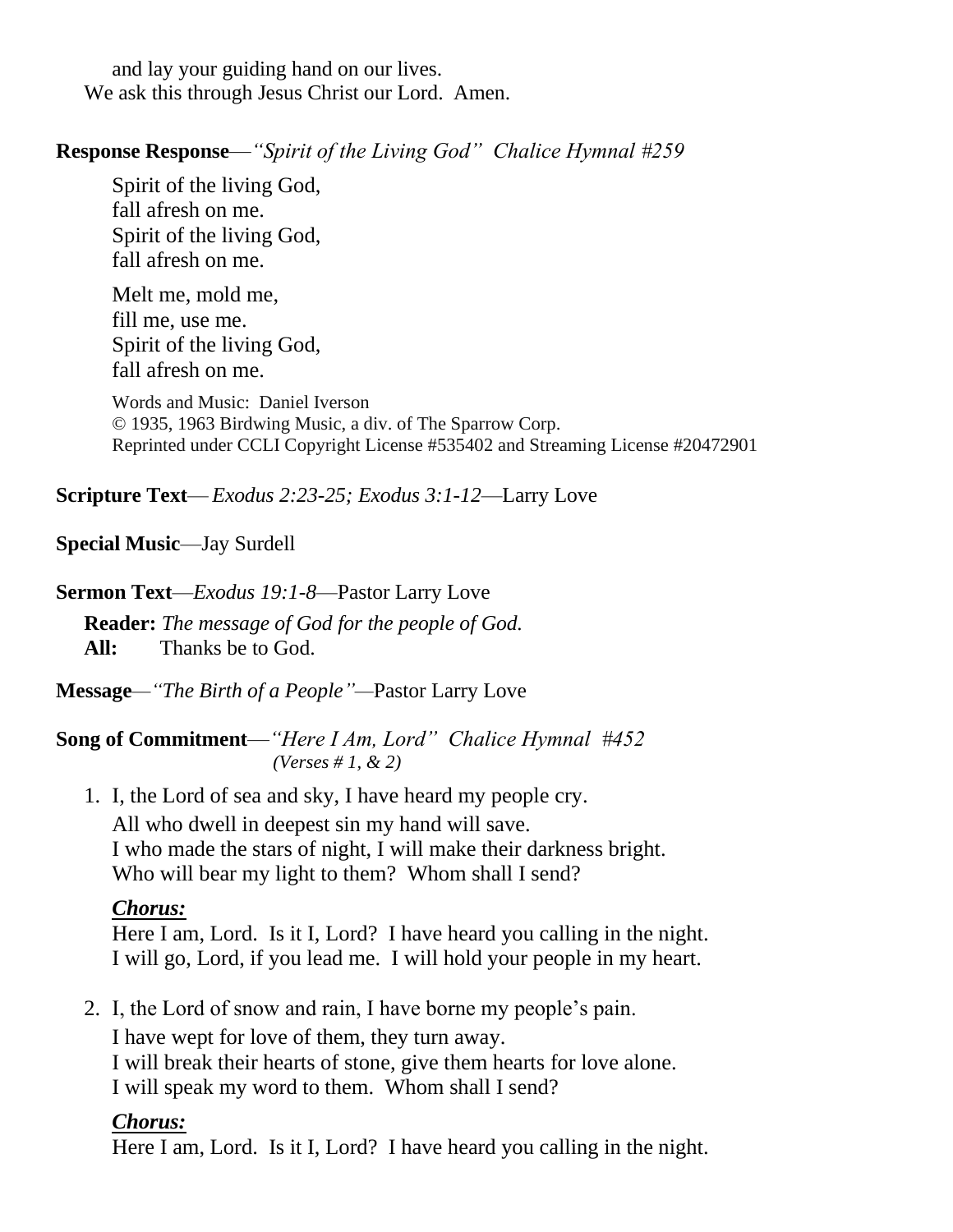I will go, Lord, if you lead me. I will hold your people in my heart.

Words and Music: Daniel L. Schutte © 1981 by Daniel L. Schutte and New Dawn Music. All Rights Reserved. Words and Music by Taize. © 1991 by Les Presses de Taizé (France). Reprinted under ONE LICENSE #A-734057

#### **Pastoral Prayer and Lord's Prayer**

Our Father, who art in heaven, hallowed be thy name. Thy kingdom come, thy will be done on earth as it is in heaven. Give us this day our daily bread, and forgive us our debts, as we forgive our debtors. And lead us not into temptation but deliver us from the evil: for thine is the kingdom, and the power and the glory, forever, and ever. Amen. Amen.

#### **Responsive Song**—*"O Lord, Hear My Prayer" Chalice Praise #104*

O Lord, hear my prayer; O Lord, hear my prayer. When I call, answer me. O Lord, hear my prayer, O Lord, hear my prayer. Come and listen to me.

Words and Music by Taize. © 1991 by Les Presses de Taizé (France). Reprinted under ONE LICENSE #A-734057

#### **Communion Call and Prayer**—Larry Love

#### W**ords of Institution—Communion—Peace—Prayer**—Larry Love

**Closing Song**—*"Hallelujah (Your Love Is Amazing)" Chalice Praise #21*

Your love is amazing, steady and unchanging. Your love is a mountain firm beneath my feet. Your love is a mystery, how you gently lift me. When I am surrounded, your love carries me

Hallelujah, hallelujah, hallelujah, your love makes me sing. And hallelujah, hallelujah, hallelujah, your love makes me sing.

Your love is surprising; I can feel it rising, All the joy that's growing deep inside of me.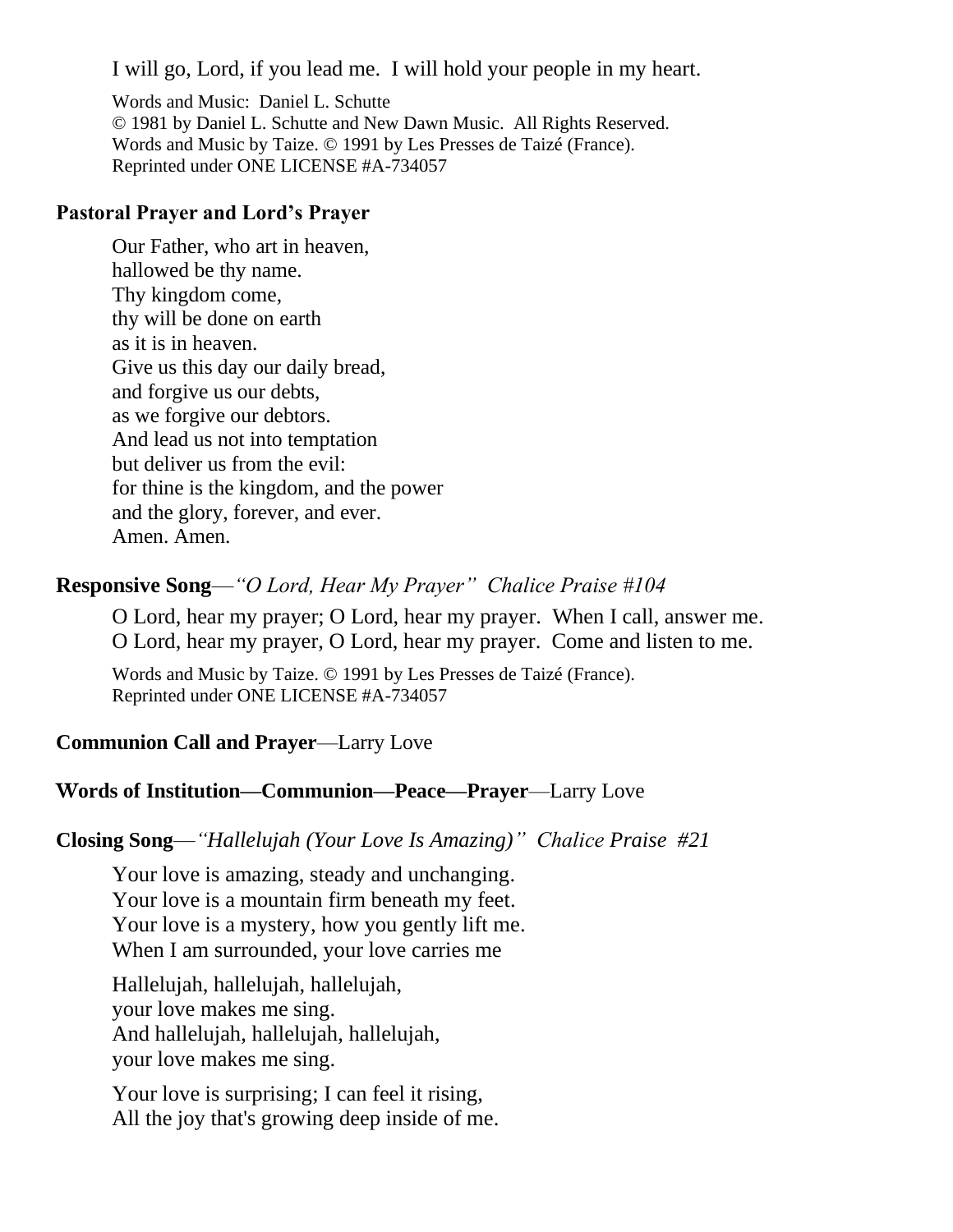And ev'ry time I see you, all your goodness shines through, and I can feel this God song rising up in me.

Hallelujah, hallelujah, hallelujah, your love makes me sing. And hallelujah, hallelujah, hallelujah, your love makes me sing.

Your love is amazing, steady and unchanging. Your love is a mountain firm beneath my feet. Your love is a mystery, how you gently lift me. When I am surrounded, your love carries me

Hallelujah, hallelujah, hallelujah, your love makes me sing. And hallelujah, hallelujah, hallelujah, your love makes me sing.

Hallelujah, hallelujah, hallelujah, your love makes me sing. And hallelujah, hallelujah, hallelujah, your love makes me sing.

Hallelujah, hallelujah, hallelujah, your love makes me sing. And hallelujah, hallelujah, hallelujah, your love makes me sing.

Lord, you make me sing. How you make me sing.

Words and Music: Brenton Brown and Brian Doerksen © Copyright 2000 Vineyard Songs (UK/EIRE)(PRS)(admin. in North America by Music Services, Inc.). Reprinted under CCLI Copyright License #535402 and Streaming License #20472901

#### **Benediction**

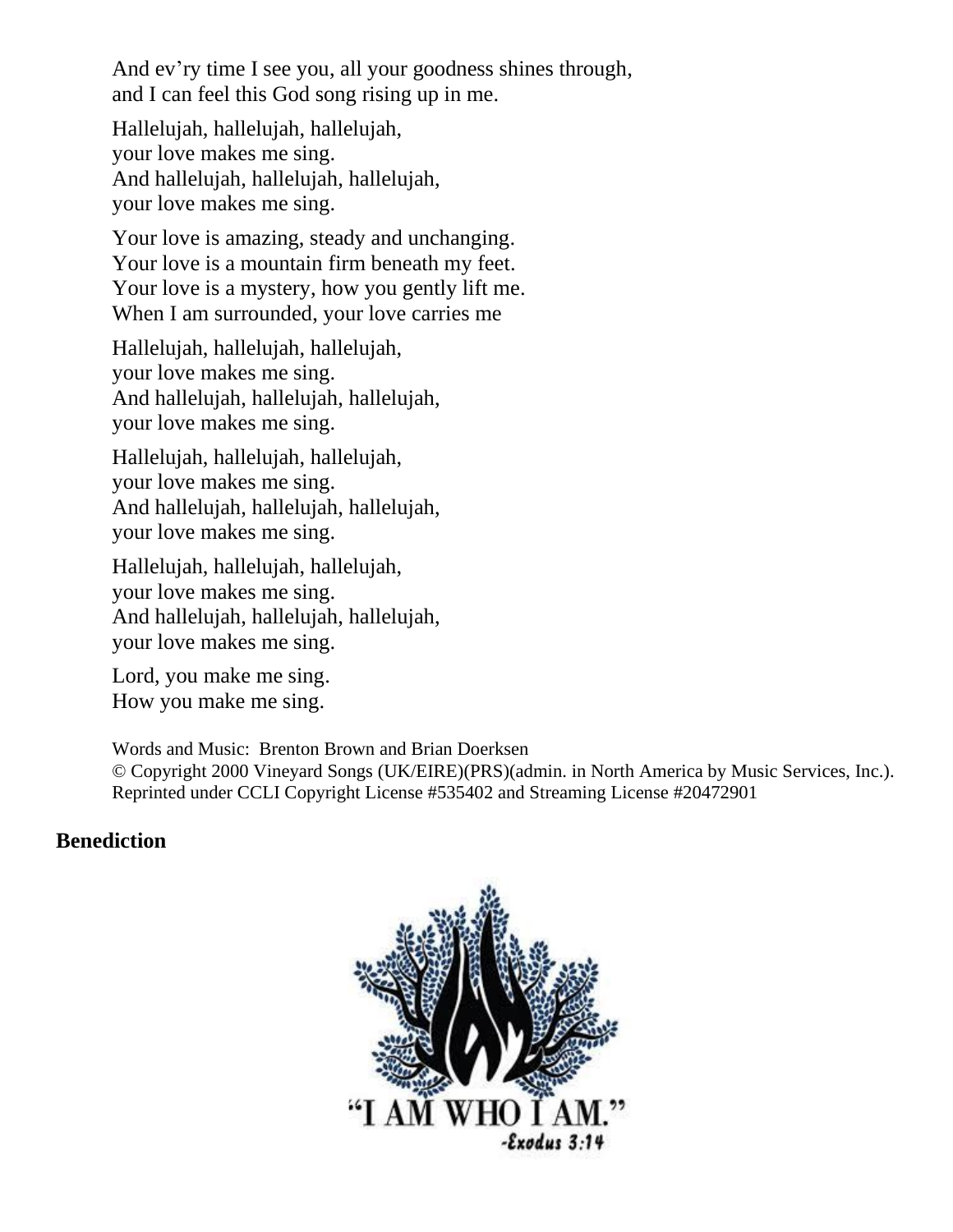# **Announcements**

- Please let us know if you have graduates from college, high school, middle school, elementary, kindergarten. We would like to acknowledge them in worship and in the newsletter.
- Today—Zoom worship, 9 a.m.
- Today—Sunday School, 10 a.m.
- Today—In person worship, 10:30 a.m. There will also be a Zoom link sent out for this service.
- Today through Wednesday—Pastor Larry out of town.
- Monday—Fellowship time in the library, 9:30 a.m.
- Tuesday—No Bible Study or Prayer Time.
- Wednesday—No Wednesday Bible Study
- Thursday—11 a.m.—Memorial service here at the church for **Carolyn Bennett.**
- Thursday—*Woodland Third Thursday Humanitarian Day*, 1-9 p.m. (come for however long you like), LDS church building on Gum and Pioneer. A variety of projects to assist our neighbors here in Woodland. See the notice below at the end of this bulletin.
- Thursday—Choir practice, 6:15 p.m.
- Next Sunday—Welcome Table Worship, 8 a.m. Contact **Beja Springer** for Zoom link.
- Next Sunday—Zoom worship, 9:00 a.m.
- Next Sunday—Sunday School, 10 a.m.
- June 18-23—Larry at church camp.
- Sunday, June 19—**Erin Edwards** preaching. Erin is pastor of a new Disciples of Christ church in Vacaville.
- June 24-29—Larry on vacation
- Sunday, June 26—**Erin Edwards** preaching.
- Larry's hours in the church office are 10 a.m. to 5 p.m., Monday-Thursday.
- Pastor Larry's days off are Friday and Saturday.
- Ana Mangandi has a housing voucher that will pay upwards of \$1,200 for an apartment or room or small house. If you know of any rentals, please contact Larry Love.

To make an online donation, Click [Givelify](https://giv.li/u68mht)



(Click [here](file:///H:/Oak%20Leaflet/GIVELIFY.pdf) for further instructions on how to use Givelify)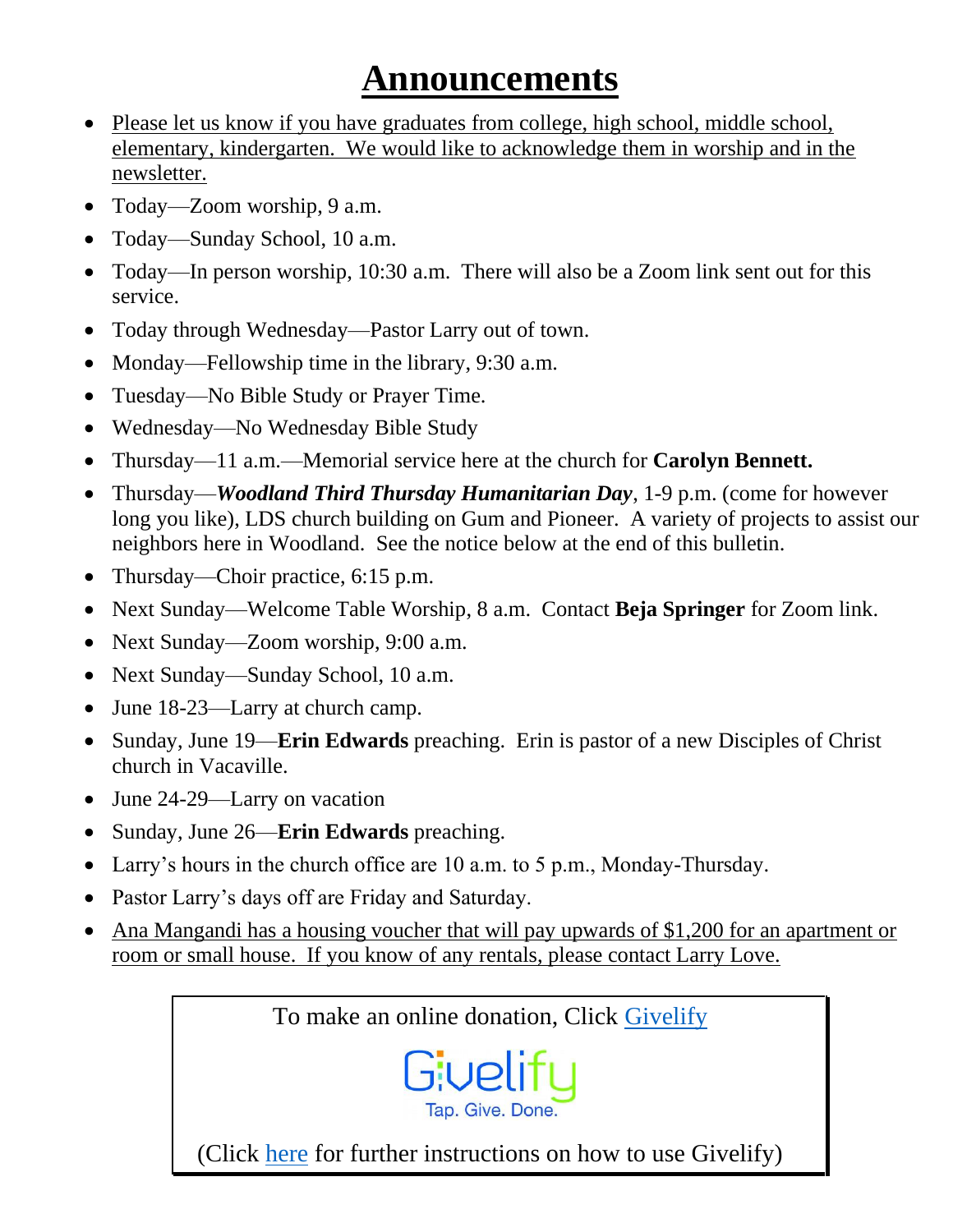# **Prayer Requests:**

Thanks for:

- o **Delane Edwards** doing better in spite of hip replacement surgery.
- o **Ann Edwards** whose medical procedure went well this week.

Prayers of concern for:

- o The people of **Ukraine, Russia, and the whole world** in face of the Russian invasion of Ukraine. Prayers for peace.
- o Those suffering from recent gun violence in Uvalde, Texas, Buffalo, New York and elsewhere.
- o Graduates who are setting out into a new phase of their lives.
- o Our church as we seek to be led by God into the life-giving future God has for us.
- o Those with recent losses of loved ones including **Marj Hansen, David Hansen, Fred Jones and Mary Atchison, Marjorie Brown and Sam, Heather, Saige, Ivy and Judah Morgan, Linda Tuman** and family, and **Karen Webber, Kristina, Jon, Katelyn, Emma, Grace Reimer, and Michael Webber**, and the **Frank and Henderson family.**
- o **P. J., Jaime, Sean and Jack Gordon** as their family deals with COVID.
- o **Barry Matz** who has been hospitalized several times during the month of May, but is now home and has begun doing dialysis three days per week.
- o **Diane Frank's friend**, *Wendy***,** whose husband's lymphoma has returned after twelve years.
- o **Alberta Bradley's** *niece, Angie***,** who is recovering from an aortic valve replacement.
- o **Red and Curtis Shockley** as they are going through a difficult time following their move to Georgia…and would like to move back to this area.
- o **Micah Love** as he prepares to move across the country to Maryland.
- o **Abby Wilmot's cousin,** *Bailey,* who is heading to Texas Tech this fall
- o **Gary Gordon,** *Becky Gordon's brother-in-law* who is undergoing treatment for prostate cancer.
- o **Jeffrey Murphy**, *son of Bill and Jan Powell's neighbors*. Jeff has stage four colon cancer.
- o **Judy Mehren's** neighbor's daughter dealing with serious cancer diagnosis.
- o **Dale Stiles** as he continues to deal with health issues.
- o **Skip Slaymaker** who is dealing with congestive heart failure.
- o **Laura Daggett's mother** dealing with Lupis, **brother** dealing with mental health issues…and **the brother of Laura's neighbor** who is dying of cancer.
- o **Leigh Dieckmann** diagnosed with an eye disorder called solar retinopathy, extreme light sensitivity, and severe chronic pain.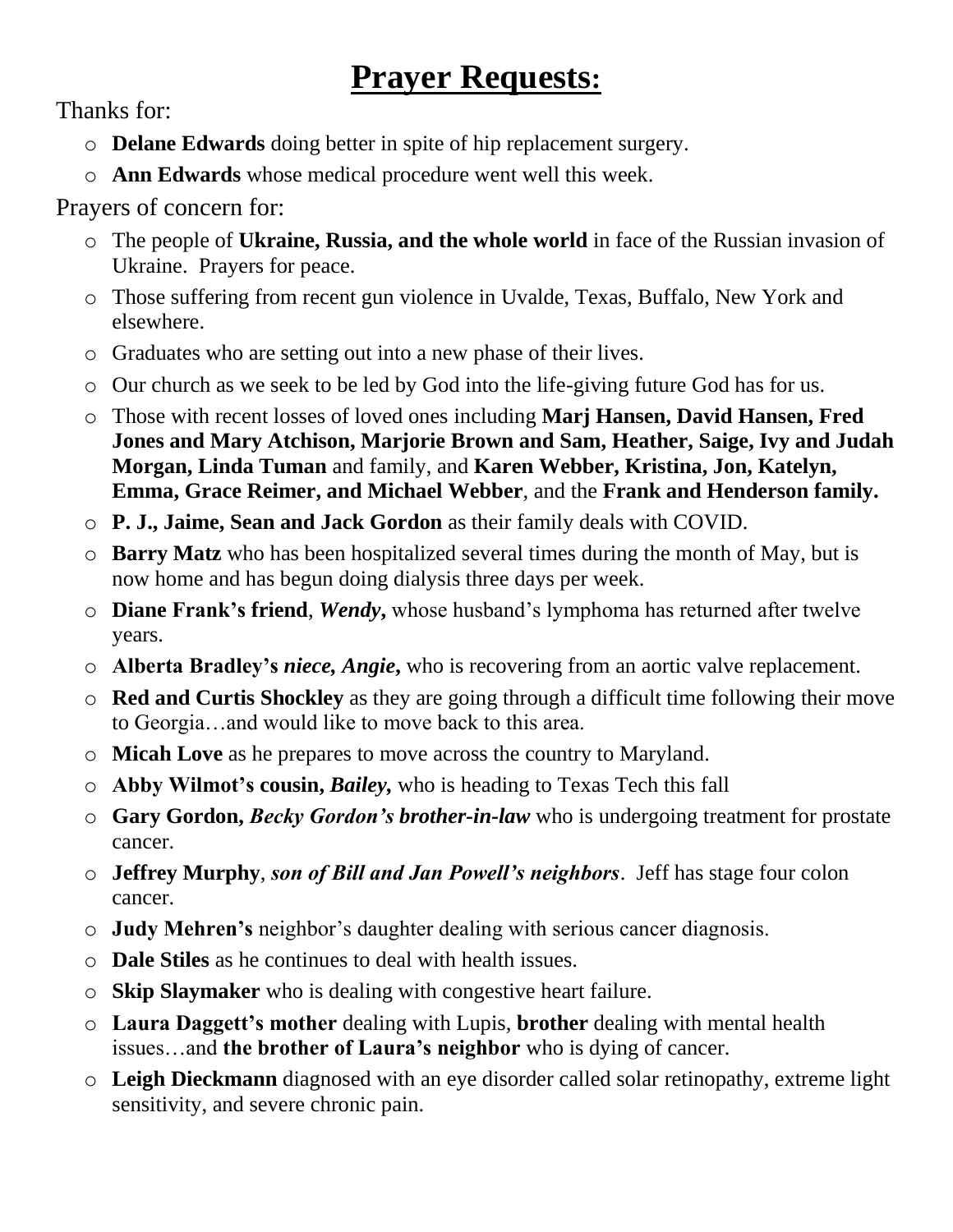- o **Paul Day,** *the son of Sharon Day* who has been visiting our church. **Becky Holland** volunteers with Sharon at the Opera House and invited her to our church. Paul has a brain injury from a bicycle accident in San Francisco.
- o Prayers for the healing of our country in this deeply divided time.

### Ongoing prayers for:

**Joyce Henning, Jim Craig** *(Heather Craig's uncle),* **Ricardo Rico***,* **Kevin Dooley, Katharine** *(Patty Overfield's mother)***, Alberta and Phil Bradley**